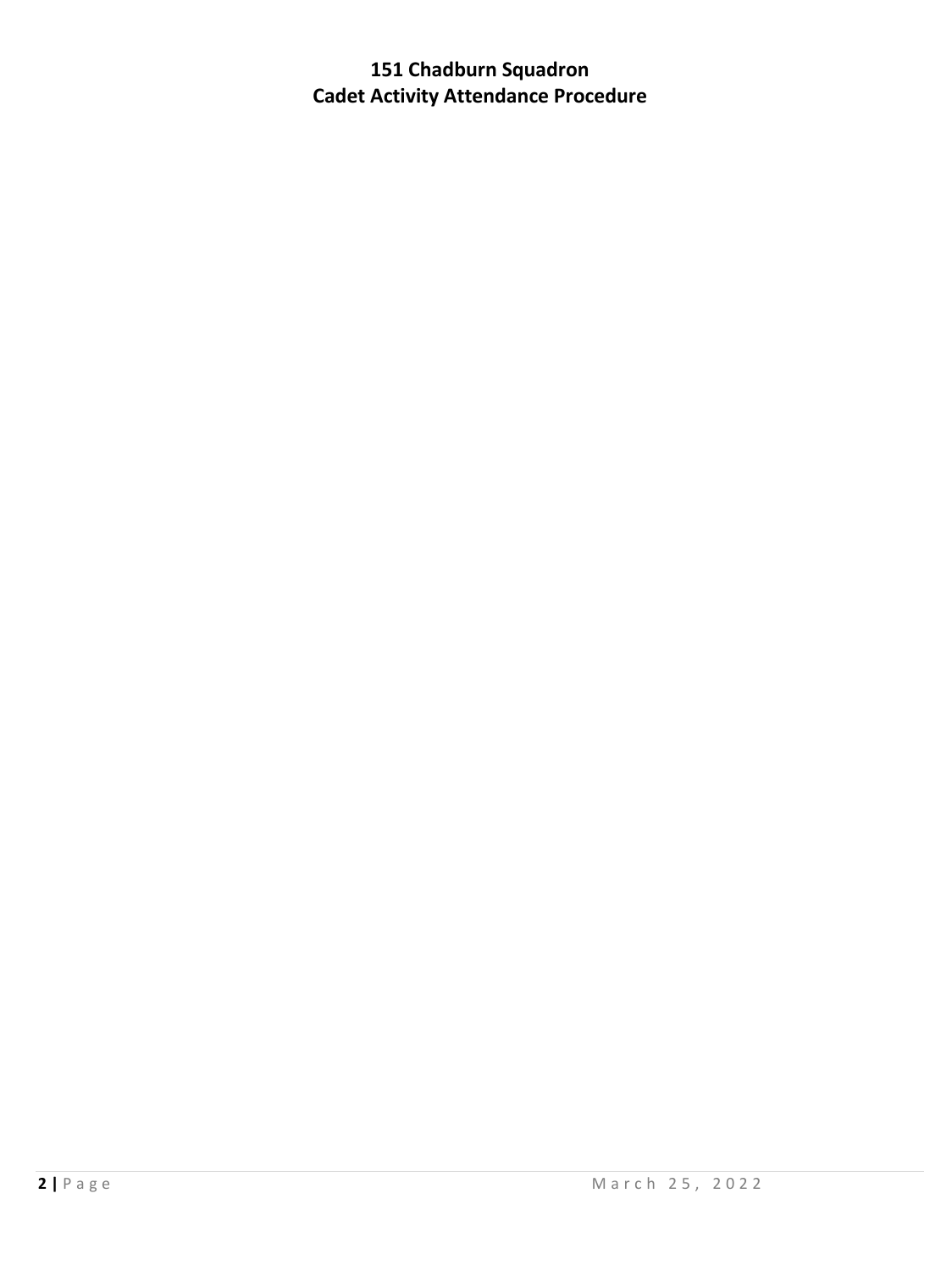# **The capturing of accurate attendance data for every cadet activity is a must. This data is used both to update the Cadet Information System (Fortress) and the Achievement Points system. Without your input both of these systems will be inaccurate.**

This procedure covers the following steps:

- 1. Taking Attendance at a Cadet Activity
- 2. Retrieving the latest copy of the standard attendance spreadsheet.
- 3. Entering the Attendance on the Standard Attendance Spreadsheet (both one-time and ongoing) a. Helpful Hints
- 4. Sending to the Attendance/Achievement Points Coordinator
- 5. Importing Standard Spreadsheet to Google Sheets (if you don't have Microsoft Office)

#### **Terms of Reference**

- 1. NCOIC NCO in charge of the activity
- 2. OIC Officer in charge of the activity
- 3. CO Commanding Officer
- 4. DCO Deputy Commanding Officer
- 5. ADMINO Administration Officer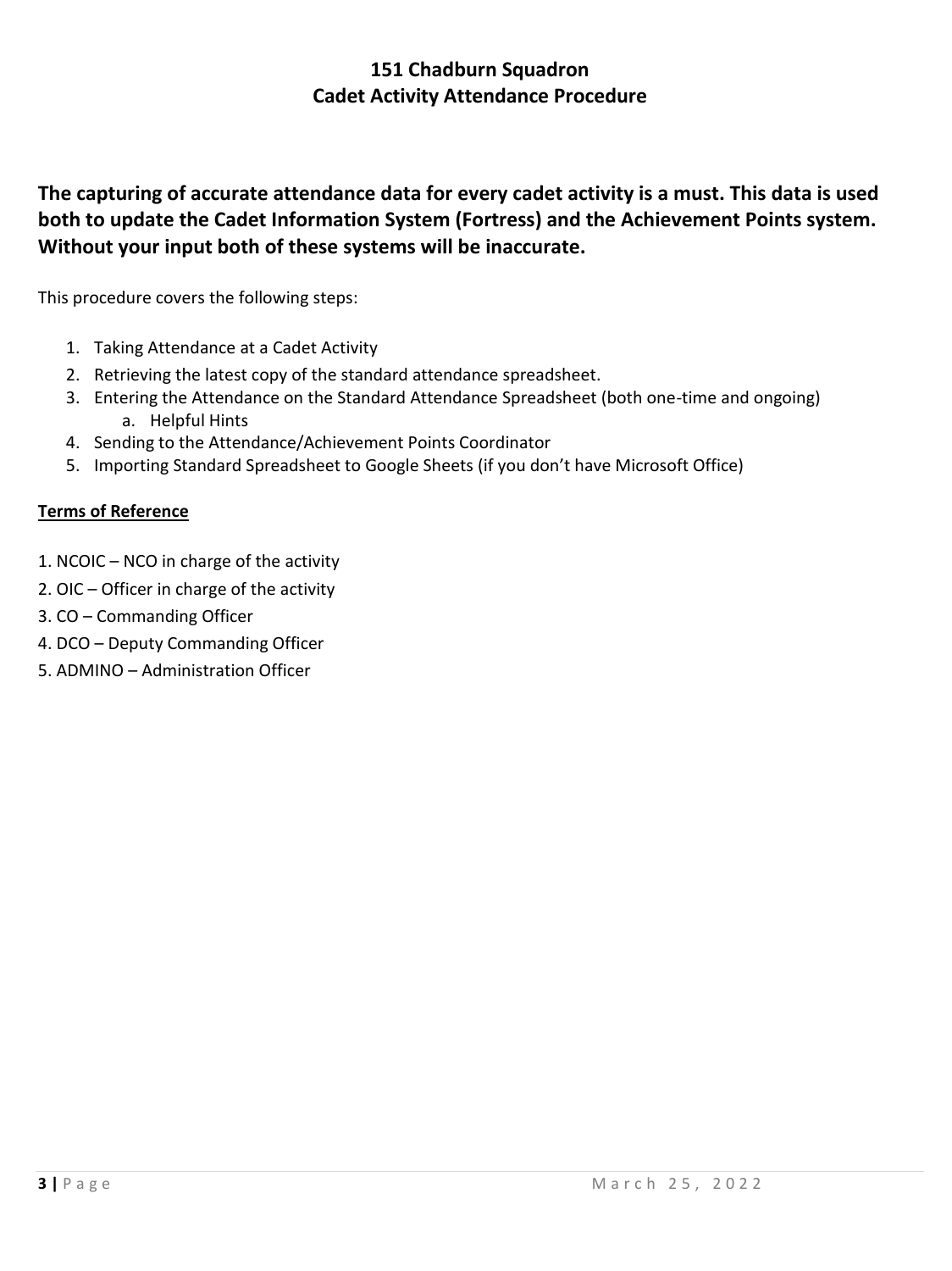# **1) Taking Cadet Attendance**

At the start of every activity, the NCO in charge (NCOIC) is responsible to ensure that attendance is accurately taken. They should note who is Present, who is Excused (if applicable, with a valid excuse) and who is Absent. I would strongly suggest the NCOIC print a copy of the Nominal Role spreadsheet and mark it up and then enter that data into the standard attendance spreadsheet which resides on the squadron's website.

The attendance codes are as follows:

- 1. P = Present
- 2. E = Excused
- 3. A = Absent
- 4. Q = Quit (use this if a cadet no longer attends an ongoing activity e.g. Band, Drill)
- 5. SOS Cadet has left the Squadron

Valid excuses for missing a cadet event (if applicable) are:

- 1. Sick
- 2. School Work

3. Couldn't get a ride (this should only happen once, the NCOIC or OIC should try to arrange rides for cadets who have this issue on an ongoing basis.)

- 4. Exams
- 5. CO, DCO or OIC has approved the cadet not attending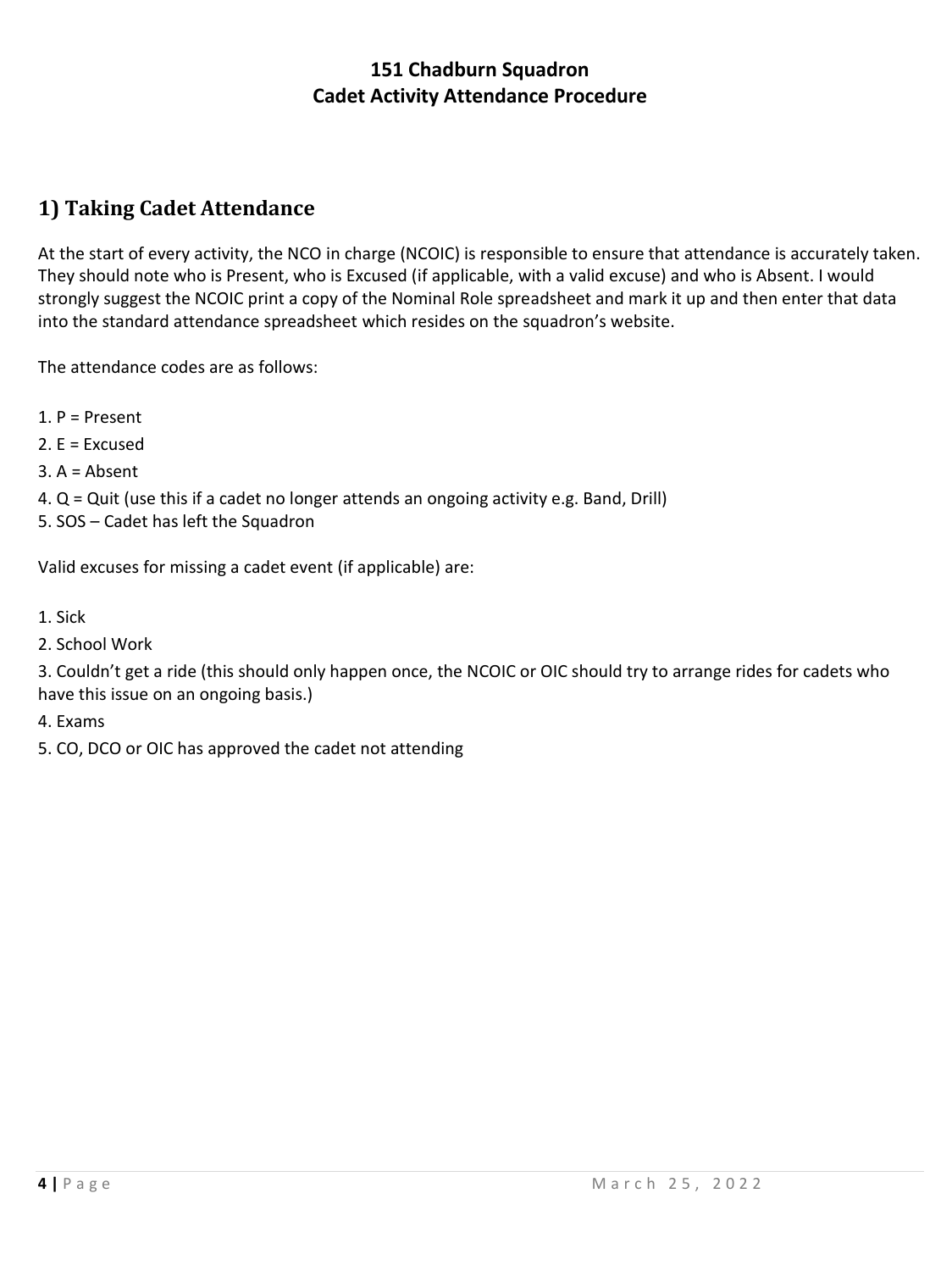# **2) Entering the Attendance on the Standard Spreadsheet**

#### **Retrieving the Most Current Version of the Standard Attendance Spreadsheet**

This can be found on the squadron's website. <https://www.chadburn.org/resources/cadet-resources/> You will see both the procedure and the current version of the spreadsheet at the top of this page. The spreadsheet is in XLXS format, however if you are using an earlier version of Microsoft Excel and having problems entering the data, please see Mr. Biffin for assistance. If you wish to use Google Sheets please see the procedure on page 7.

When downloading the spreadsheet, save the file to your hard-drive and rename it to the activity name. The Naming Convention for the file should be as follows: Activity Name – Date (e.g. Band Practice – Feb 25 2019)

#### **Entering the Data**

When entering data into the spreadsheet you must complete the following:

- 1. Enter the Activity Name and Date
- 2. Enter the NCOIC/OIC Name
- 5. On Both types of spreadsheets you must enter one of the following attendance codes
- a. P = Present
- $b. E = Excused$
- c. A = Absent
- d. Q = Quit use this if a cadet no longer attends an ongoing activity e.g. Band, Drill)

e. SOS – never mark a cadet SOS, this can only be done by the squadrons Administration Officer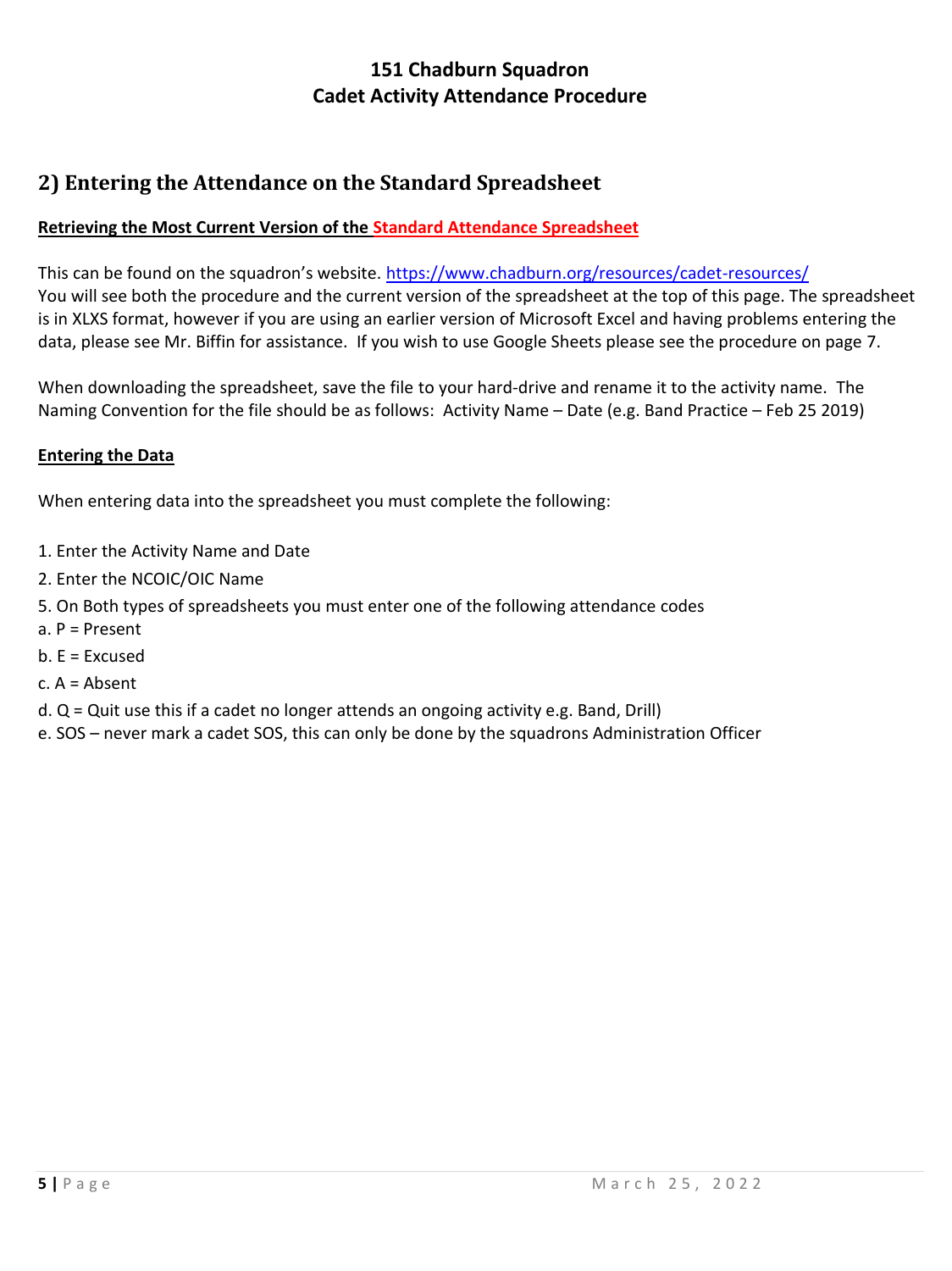| $\begin{array}{c c c c c} \hline \multicolumn{1}{c }{-1} & \multicolumn{1}{c }{-1} \end{array}$<br><b>BIBQ 3 1 1 2 B</b><br>日の、日、<br>Activity Attendance Form - Sept 18 2014 - Microsoft Excel non-commercial use<br><b>a</b> |              |                                                                                                                            |                                                                                                                                 |                                        |                      |                                         |                            |                                        |                  |               |               |                           |            |                |                                                                        |               |     |               |                              |                      |         |    |          |                                                                                                        |               |                                   |     |                             |                                 |                     |                          |
|-------------------------------------------------------------------------------------------------------------------------------------------------------------------------------------------------------------------------------|--------------|----------------------------------------------------------------------------------------------------------------------------|---------------------------------------------------------------------------------------------------------------------------------|----------------------------------------|----------------------|-----------------------------------------|----------------------------|----------------------------------------|------------------|---------------|---------------|---------------------------|------------|----------------|------------------------------------------------------------------------|---------------|-----|---------------|------------------------------|----------------------|---------|----|----------|--------------------------------------------------------------------------------------------------------|---------------|-----------------------------------|-----|-----------------------------|---------------------------------|---------------------|--------------------------|
| Home<br>Insert<br>Page Layout<br>Formulas<br>Data<br>Review<br>View<br>Developer                                                                                                                                              |              |                                                                                                                            |                                                                                                                                 |                                        |                      |                                         |                            |                                        |                  |               |               |                           |            |                | $\odot  \Box$ $\times$                                                 |               |     |               |                              |                      |         |    |          |                                                                                                        |               |                                   |     |                             |                                 |                     |                          |
|                                                                                                                                                                                                                               | Paste        | & Cut<br><b>En</b> Copy<br>Format Painter                                                                                  | Arial<br>$\mathbf{A}$ 10 $\mathbf{A}$ $\mathbf{A}$<br>$B$ $I$ $\underline{U}$ $\rightarrow$ $B$ $\rightarrow$ $A$ $\rightarrow$ |                                        |                      | <b>T</b> Wrap Text<br>$=$ $\frac{1}{2}$ |                            |                                        |                  |               | General       |                           |            |                | Ш.<br>鷝<br>Conditional Format Cell<br>Formatting * as Table * Styles * |               |     |               |                              | Insert Delete Format |         |    |          | $\Sigma$ AutoSum $\sim \frac{A}{Z}$<br>Fill *<br>Sort & Find &<br><b>Q</b> Clear™<br>Filter * Select * |               |                                   |     | ĥ                           |                                 |                     |                          |
| Clipboard                                                                                                                                                                                                                     |              | $\mathbb{R}^+$                                                                                                             | Font                                                                                                                            | $\overline{\mathbb{Q}}$ .<br>Alignment |                      |                                         |                            |                                        | - Fall<br>Number |               |               |                           | <b>ISI</b> | <b>Styles</b>  |                                                                        |               |     |               | Cells                        |                      |         |    |          | Editing                                                                                                |               |                                   |     |                             |                                 |                     |                          |
|                                                                                                                                                                                                                               |              | $-\sqrt{2}$<br>G14                                                                                                         |                                                                                                                                 |                                        |                      |                                         |                            |                                        |                  |               |               |                           |            |                |                                                                        |               |     |               |                              |                      | l v     |    |          |                                                                                                        |               |                                   |     |                             |                                 |                     |                          |
|                                                                                                                                                                                                                               | A            | B                                                                                                                          | $\mathbf{C}$                                                                                                                    | D                                      | Ε                    |                                         | G.                         | H                                      | $\mathbf{1}$     | J             | $K$ L         |                           |            |                |                                                                        |               |     |               |                              |                      |         |    |          |                                                                                                        |               | M N O P Q R S T U V W X Y Z AA AB |     | AC.                         | AD.                             | <b>AE</b>           |                          |
| $\mathbf{1}$                                                                                                                                                                                                                  |              | <b>P</b> - Present<br>A - Absent [AWOL]                                                                                    | As Of                                                                                                                           |                                        |                      |                                         |                            |                                        |                  |               |               |                           |            |                |                                                                        |               |     |               |                              |                      |         |    |          |                                                                                                        |               |                                   |     |                             |                                 |                     |                          |
| $\overline{2}$                                                                                                                                                                                                                |              | E - Excused<br>L - Late<br><b>LOA - Leave of Absense</b><br><b>SOS-Struck off Strength</b><br><b>TOS-Taken on Strength</b> | 2014                                                                                                                            |                                        |                      |                                         |                            | <b>Activity Name:</b> Gliding - Sept 7 |                  |               |               | COIC Name: Cadet Bloggins |            |                |                                                                        |               |     |               |                              |                      |         |    |          |                                                                                                        |               |                                   |     |                             |                                 |                     |                          |
| 3                                                                                                                                                                                                                             |              | Rar v Last Name                                                                                                            | $\sqrt{1}$ First Name $\sqrt{8}$ Gend $\sqrt{8}$                                                                                |                                        | Filte $\overline{ }$ | $SOS - T$                               | s<br>ù.<br>$\frac{9}{9}$ – | a<br>4<br>1                            | $\frac{1}{2}$    | $\frac{1}{2}$ | $\frac{1}{2}$ | P.                        | Date<br>S  | $\frac{1}{2}$  | ہے۔<br>پا                                                              | $\frac{1}{2}$ | P.  | $\frac{1}{2}$ | $\overline{\mathbf{D}}$<br>P | P                    | p.<br>I | P. | P        | $\frac{1}{2}$                                                                                          | $\frac{1}{2}$ | $\frac{1}{2}$<br>P.               |     | $\left[ \mathbf{v} \right]$ | $\vert \mathbf{v} \vert$        |                     | $\vert \mathbf{v} \vert$ |
|                                                                                                                                                                                                                               |              | <b>FCPL</b> Abraham                                                                                                        | Christopher                                                                                                                     | m                                      |                      | N                                       | P                          |                                        |                  |               |               |                           |            |                |                                                                        |               |     |               |                              |                      |         |    |          |                                                                                                        |               |                                   |     |                             |                                 |                     |                          |
|                                                                                                                                                                                                                               |              | FCPL Ahmad                                                                                                                 | Ataulhai                                                                                                                        | m                                      |                      | N                                       | P                          |                                        |                  |               |               |                           |            |                |                                                                        |               |     |               |                              |                      |         |    |          |                                                                                                        |               |                                   |     |                             |                                 |                     |                          |
| 6                                                                                                                                                                                                                             |              | CPL Alleyne                                                                                                                | Shaun                                                                                                                           | m                                      |                      | N                                       | P                          |                                        |                  |               |               |                           |            |                |                                                                        |               |     |               |                              |                      |         |    |          |                                                                                                        |               |                                   |     |                             |                                 |                     |                          |
|                                                                                                                                                                                                                               |              | <b>FCPL</b> Annis                                                                                                          | Madeleine                                                                                                                       | f                                      |                      | N                                       | P                          |                                        |                  |               |               |                           |            |                |                                                                        |               |     |               |                              |                      |         |    |          |                                                                                                        |               |                                   |     |                             |                                 |                     |                          |
|                                                                                                                                                                                                                               |              | CPL Anthony                                                                                                                | <b>Marcus</b>                                                                                                                   | m                                      |                      | N                                       | P                          |                                        |                  |               |               |                           |            |                |                                                                        |               |     |               |                              |                      |         |    |          |                                                                                                        |               |                                   |     |                             |                                 |                     |                          |
| 10 <sup>1</sup>                                                                                                                                                                                                               |              | SGT Barton                                                                                                                 | Roman                                                                                                                           | m                                      |                      | N                                       | P                          |                                        |                  |               |               |                           |            |                |                                                                        |               |     |               |                              |                      |         |    |          |                                                                                                        |               |                                   |     |                             |                                 |                     |                          |
|                                                                                                                                                                                                                               |              | 11 SGT Bell-Garraway                                                                                                       | Javanh                                                                                                                          | m                                      |                      | N                                       | P                          |                                        |                  |               |               |                           |            |                |                                                                        |               |     |               |                              |                      |         |    |          |                                                                                                        |               |                                   |     |                             |                                 |                     |                          |
|                                                                                                                                                                                                                               |              | 12 FCPL Bell-Garraway                                                                                                      | Kendra                                                                                                                          | f                                      |                      | N                                       | P                          |                                        |                  |               |               |                           |            |                |                                                                        |               |     |               |                              |                      |         |    |          |                                                                                                        |               |                                   |     |                             |                                 |                     |                          |
| 13 <sup>1</sup>                                                                                                                                                                                                               |              | LAC Bennett-Dwara                                                                                                          | Joshua                                                                                                                          | m                                      |                      | N                                       | P                          |                                        |                  |               |               |                           |            |                |                                                                        |               |     |               |                              |                      |         |    |          |                                                                                                        |               |                                   |     |                             |                                 |                     |                          |
|                                                                                                                                                                                                                               | 14 WO1 Bliss |                                                                                                                            | Ryan                                                                                                                            | m                                      |                      | N                                       | P                          | l.                                     |                  |               |               |                           |            |                |                                                                        |               |     |               |                              |                      |         |    |          |                                                                                                        |               |                                   |     |                             |                                 |                     |                          |
|                                                                                                                                                                                                                               |              | 15 WO2 Boyden                                                                                                              | Adam                                                                                                                            | m                                      |                      | N                                       | Е                          |                                        |                  |               |               |                           |            |                |                                                                        |               |     |               |                              |                      |         |    |          |                                                                                                        |               |                                   |     |                             |                                 |                     |                          |
| 16 <sup>1</sup>                                                                                                                                                                                                               | CPL          | SGT Brandow<br>Bruni                                                                                                       | Christina<br>Alex                                                                                                               | f                                      |                      | N                                       | A                          |                                        |                  |               |               |                           |            |                |                                                                        |               |     |               |                              |                      |         |    |          |                                                                                                        |               |                                   |     |                             |                                 |                     |                          |
| 17 <sup>1</sup><br>18                                                                                                                                                                                                         |              | LAC Bryan                                                                                                                  | Nathalee                                                                                                                        | m<br>f                                 |                      | N<br>N                                  | SOS<br>TOS                 |                                        |                  |               |               |                           |            |                |                                                                        |               |     |               |                              |                      |         |    |          |                                                                                                        |               |                                   |     |                             |                                 |                     |                          |
| 19 <sup>1</sup>                                                                                                                                                                                                               | LAC          | Buller                                                                                                                     | Dalton                                                                                                                          | m                                      |                      | N                                       | Q.                         |                                        |                  |               |               |                           |            |                |                                                                        |               |     |               |                              |                      |         |    |          |                                                                                                        |               |                                   |     |                             |                                 |                     |                          |
|                                                                                                                                                                                                                               | 21 FCPL      | Carson                                                                                                                     | Alexandra                                                                                                                       | $\mathbf f$                            |                      | N                                       |                            |                                        |                  |               |               |                           |            |                |                                                                        |               |     |               |                              |                      |         |    |          |                                                                                                        |               |                                   |     |                             |                                 |                     |                          |
| 22                                                                                                                                                                                                                            | <b>CPL</b>   | Castillo                                                                                                                   | Sebastian                                                                                                                       | m                                      |                      | N                                       |                            |                                        |                  |               |               |                           |            |                |                                                                        |               |     |               |                              |                      |         |    |          |                                                                                                        |               |                                   |     |                             |                                 |                     |                          |
| 23                                                                                                                                                                                                                            | <b>CPL</b>   | Chandler                                                                                                                   | Fiona                                                                                                                           | f                                      |                      | N.                                      |                            |                                        |                  |               |               |                           |            |                |                                                                        |               |     |               |                              |                      |         |    |          |                                                                                                        |               |                                   |     |                             |                                 |                     |                          |
|                                                                                                                                                                                                                               | $24$ LAC     | Chen                                                                                                                       | Mel                                                                                                                             | m                                      |                      | N                                       |                            |                                        |                  |               |               |                           |            |                |                                                                        |               |     |               |                              |                      |         |    |          |                                                                                                        |               |                                   |     |                             |                                 |                     |                          |
|                                                                                                                                                                                                                               |              | 26 FCDL Control                                                                                                            | Folivoior                                                                                                                       | $\mathbf{m}$                           |                      | $\mathbf{M}$                            |                            |                                        |                  |               |               |                           |            |                |                                                                        |               |     |               |                              |                      |         |    |          |                                                                                                        |               |                                   |     |                             |                                 |                     |                          |
|                                                                                                                                                                                                                               |              | <b>K ← ▶ ▶ Activity Attendance</b>                                                                                         | -90                                                                                                                             |                                        |                      |                                         |                            |                                        |                  |               |               |                           |            |                |                                                                        |               | n a |               |                              |                      |         |    |          |                                                                                                        |               |                                   |     |                             |                                 |                     |                          |
|                                                                                                                                                                                                                               |              | Ready 116 of 132 records found                                                                                             | P.                                                                                                                              |                                        |                      |                                         |                            |                                        |                  |               |               |                           |            |                |                                                                        |               |     |               |                              |                      |         |    |          |                                                                                                        |               |                                   |     | ■ □ 凹 100% →                |                                 | $\overline{v}$      | $\bigoplus$              |
|                                                                                                                                                                                                                               |              | $\blacksquare$                                                                                                             | 匠<br>$\circ$<br>о                                                                                                               | 画<br>$^{\circ}$                        |                      | ĨШ                                      | $\mathbb{R}$               |                                        | 网                |               | P.            |                           | 시          | $\overline{q}$ |                                                                        | Fz            | ₹   |               | Ő.                           | П                    | ∾       |    | $\alpha$ | - 040                                                                                                  |               |                                   | 54% |                             | ◎ 貉 下<br>$\frac{1}{2014-09-18}$ | 3:41 PM<br>Thursday |                          |

#### **Some Helpful Hints:**

- 1. The spreadsheet has a drop down list on the attendance column.
- 2. If you capturing attendance for an ongoing activity (e.g. Band) you can use the same spreadsheet.
	- a. Enter the date of the activity into the Date Column that goes horizontally across the top and update the attendance data.
	- b. To make this easier, you can use the filter column to mark a Y and filter on this field. It will remove the unwanted names.
- 3. If you are capturing attendance for an ongoing activity and you see cadet that has not attended for a few weeks please bring this to the attention of the Officer in Charge (OIC).
- 4. REMEMBER, if you add a new name to this spreadsheet, you should first insert a new row and then copy an existing row in order to maintain the codes. You can then change the name and info applicable to the new entry.

#### *Please see Mr. Espe or Mr. Biffin if you have any problems.*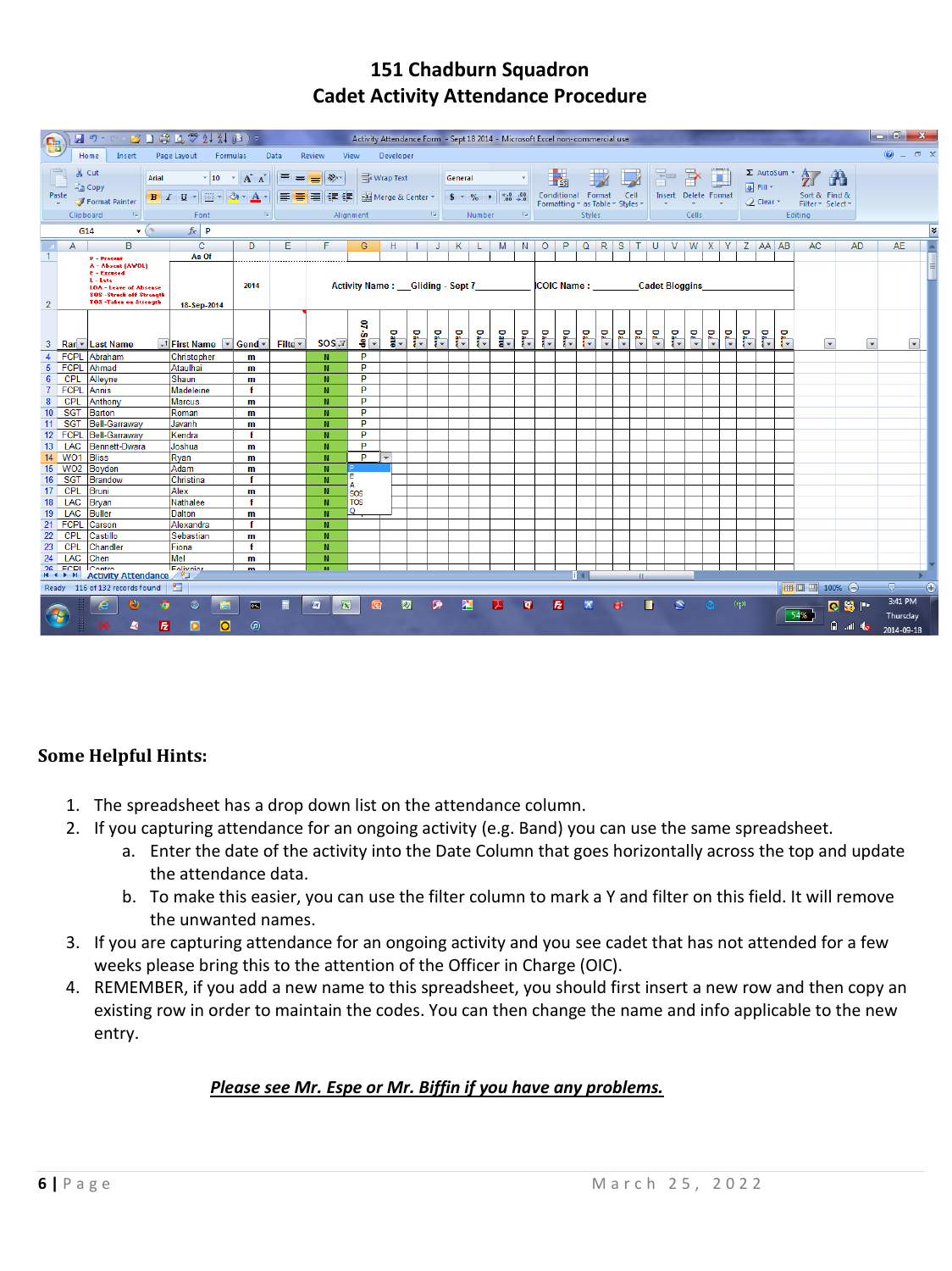# **3) Sending Activity Attendance to the Squadron's E-mail account.**

It is imperative that attendance for any activity is sent within 48-72 hours of an activity. Mr. Biffin is the squadrons Attendance and Achievement Points Coordinator and is responsible to ensure all attendance records are entered into the Fortress (our cadet system) and Achievement Points systems.

To facilitate this, attendance records should be sent to the Squadrons central e-mail address:

#### **attendance@chadburn.org**

When sending your note, please enter the Activity Name and Date in the Subject Line. In the body of the note, attach the spreadsheet and make any comments applicable to the event (e.g. this cadet has quit). Make sure that you either send the attendance in Microsoft Excel or Google Sheets format only. *PLEASE DONOT SEND THE ATTENDANCE IN PDF FORMAT.* 

#### *PLEASE NOTE*

It is not acceptable to send attendance data just in note format. In the past attendance records have been sent not in alphabetic order and didn't indicate who was present/excused or absent. This practice is no longer acceptable. Any cadet sending data in this format will be asked to resend the data following the above procedure.

**If you don't have access to a computer please see one of the admin staff, they will print out some of these forms for you to manually mark up.**